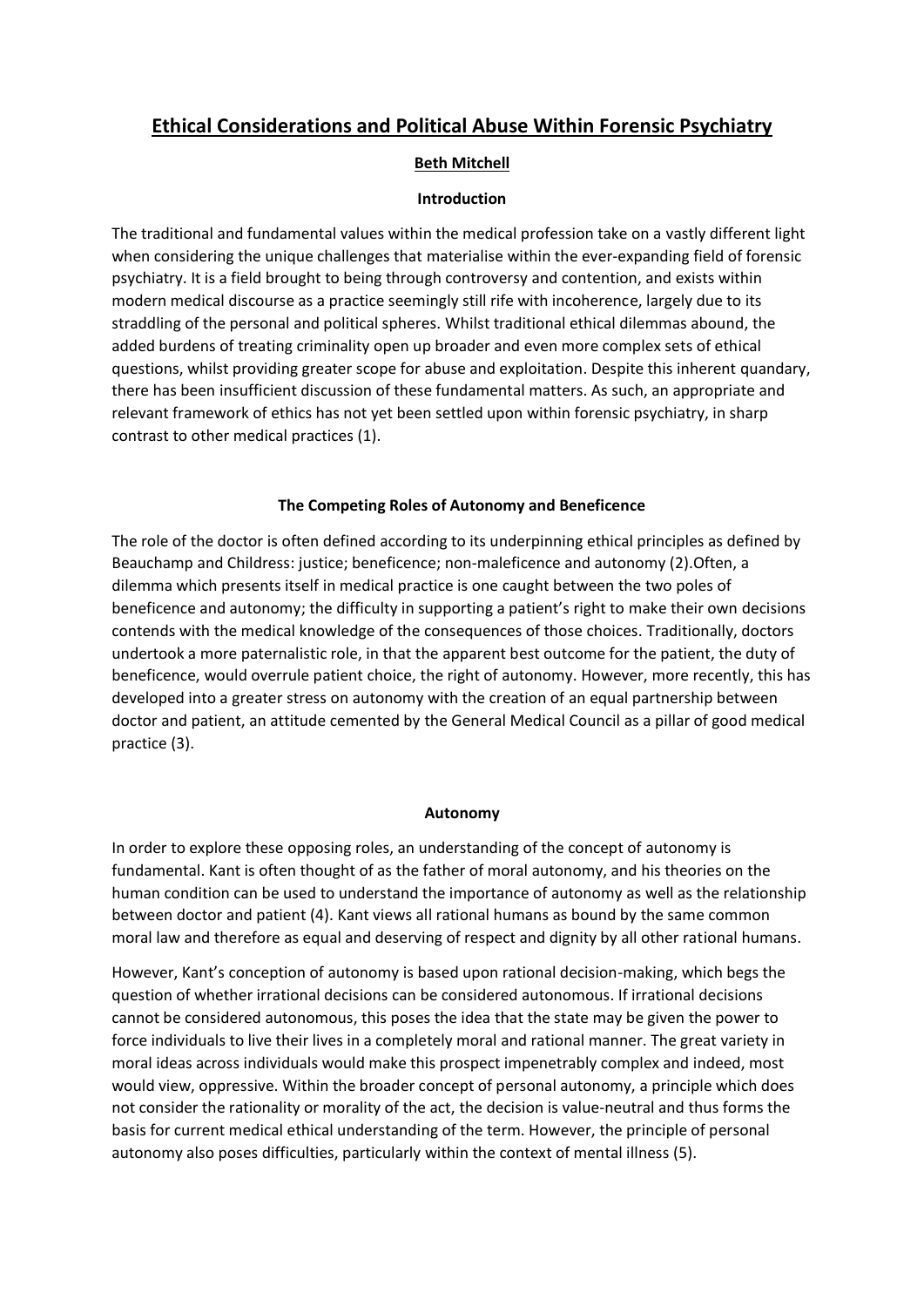The conflict between autonomy and beneficence presents itself far more sharply within the realm of psychiatry, where its balance is fundamentally altered with legislation allowing health-professionals to over-ride a patients' decision making. The paternalistic nature of psychiatric treatment again derives its power from a precedence bestowed upon beneficence. Accompanying this is the perceived defence that the principle of autonomy is not compromised by the patients' lack of capacity. This coercion, occasionally forceful, involved in the treatment of some psychiatric patients, competes with the ideal of beneficence many patients and doctors expect from the medical profession, creating immeasurable difficulties for the psychiatrist in maintaining the classical role of a doctor. Nonetheless, beneficence is commonly used as a justification for the countermanding of patient autonomy. This justification both assumes a correct medical understanding of what defines mental illness as well as a lack of capacity in psychiatric patients. The presence of a mental illness, which underpins the legislative powers of the psychiatrist (6), although superficially seems simple to define, is in fact monumentally complex, as the definitions of mental health conditions are not set in stone and indeed change often and vary vastly across the world.

Even viewed through a traditional lens of mental illness, a patient's mental illness does not infer a lack of capacity. Historically, it has been argued that the refusal of psychiatric treatment is not a valid decision due to the patients' lack of insight. The mental illness has removed the ability to introspectively recognise that they are ill, and therefore has also removed their ability to understand the risks and benefits surrounding treatment. Hence, the rights of autonomy do not apply as the mental illness has already taken away the capacity for autonomy (7). Taking the definition of insight as the ability to recognise one's experiences as pathological (8), the possession of insight is therefore intimately related to the patient's and doctor's beliefs surrounding their experience. Therefore, insight may be viewed simply as the patient conforming to the doctors understanding of what constitutes mental illness, and thus is inherently value-based.

The intrinsic value-laden nature of mental health assessment can also be demonstrated by considering the case of anorexia nervosa. When assessing the formal reasoning of a patient with anorexia nervosa, studies have not definitively found impairment of formal reasoning (9). Rather, it is the values with which they make their decisions which is disordered; the preference of losing weight over life. Their perceived impairment of capacity is therefore not due to their conventional mental reasoning but the abnormal and harmful prioritisation of moral values which have been altered by the alleged disease process. As such, the mental condition is considered a disease because of the change in values it engenders (5). This is not confined to eating disorders, with recent research suggesting that even with severe mental illness the majority of patients are still able to make competent complex medical decisions (10). If patients with mental illnesses previously thought to lack capacity in fact maintain capacity, albeit perhaps according to a set of modified value judgements, this poses serious difficulties for the defence of beneficence in abolishing their autonomy.

## **The Role of the Forensic Psychiatrist**

Although these questions of autonomy and beneficence also form the ethical bedrock of forensic psychiatry, the dilemmas are made even more complex through their inextricable relationship with those within the justice system. One of the key foundations of the justice system remains that of innocent until proven guilty (11). Indeed, due process and fair trial are global markers of a fair and equal society and furthermore, their absence represents a violation of basic human rights as described by the UN Declaration (12).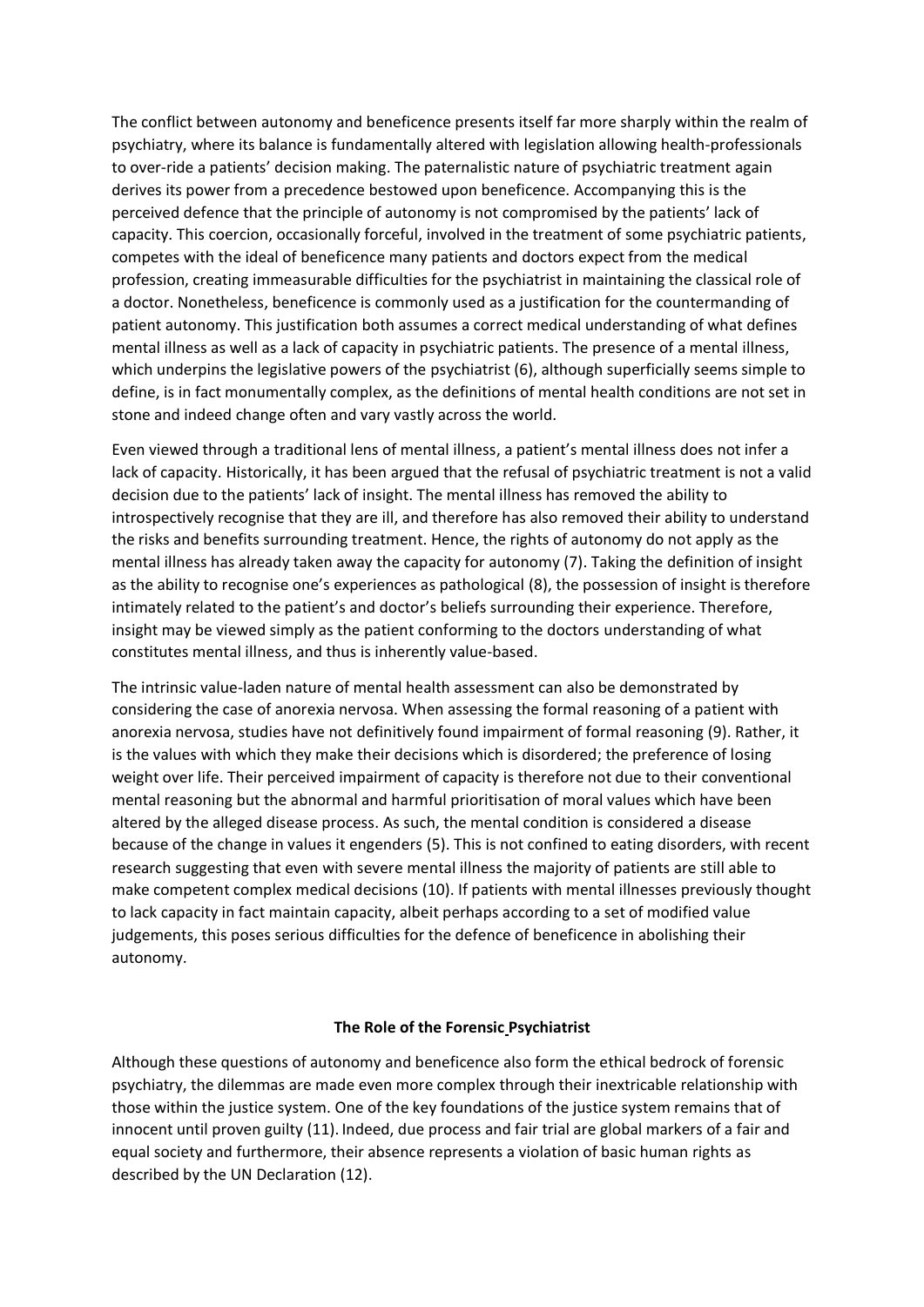Within the field of forensic psychiatry, the founding principles of the judicial and medical systems appear increasingly blurred, for example with the prospect of preventative detention, a solution applied to dangerous severe personality disorder suggested by the UK government (13). This presents itself as immensely problematic when one considers that the implications appear directly contradictory to the pillars on which our justice system is based. Pushing medical practice into this ethical grey area has its precedence in the USA, where their Supreme Court stated in 1997 that "states have a right to use psychiatric hospitals to confine certain sex offenders once they have completed their prison terms, even if those offenders do not meet mental illness commitment criteria" (14). In such a scenario, psychiatric hospitals have been subverted from their supposed goals of the treatment of mental illness to their use as a method of wrongful incarceration. As medical explanations for supposedly deviant behaviour have become predominant in understanding and treating patients who pose an ongoing significant risk to society, so has responsibility increasing fallen to forensic psychiatrists to detain and manage those individuals too (15). The medical justifications for detention within forensic psychiatry are therefore incredibly complex where decisions are made with greater focus on society, rather than the welfare of the patient.

These circumstances therefore, again bring into focus the role of the doctor in psychiatry. Their paternalistic role is further exemplified within forensic psychiatry, as the psychiatrist takes on the role of arbiter and avatar of the wider "system" against the deviant or aberrant individual. Indeed, even the universally, presupposed, foundation of the therapeutic relationship, trust, does not exist within this sub-speciality, as scepticism instead becomes fundamental. For the patient, this lack of trust results from the doctors' role as their incarcerator, and for the doctor, this derives from the patient being coloured by actions deemed morally reprehensible and perhaps, a fear for their own safety. Although these dual, competing responsibilities seem unavoidable for forensic psychiatrists, these patients are perhaps the most vulnerable and in the greatest need of functional attachments and relationships (16). If the psychiatrist is asked to not only support and care for their patients, but in addition, consider wider society too, their role as a doctor in society could be called into question where balance is unattainable. This raises the fundamental quandary of whether the ethical dilemmas discussed can be remedied whilst two conflicting responsibilities are merged within one specialty (17).

## **Confidentiality within Forensic Psychiatry**

This role of the forensic psychiatrist as both the defender of their individual patients as well as society as a whole impacts every facet of a doctors responsibilities. For example, confidentiality which is now of the utmost importance becomes a difficult question: what rights do forensic patients have to confidentiality? Confidentiality is defended, both as a theoretical ethical principle and as a professional responsibility (18), as paramount to the trusting relationship between a doctor and their patients, and therefore, fundamental to the therapeutic agency of a physician. This is of even greater importance within psychiatry, where a patient must disclose deeply intimate and potentially stigmatising elements of themselves to their doctor.

This dissemblance of the importance of confidentiality within forensics is exemplified in a Canadian case where a psychiatric report was made public by a judge who deemed transparency to be of greater importance than the accused' right to confidentiality (19). This irrevocably damaged the relationship between the patient and doctor, but also the relationship that this patient, as well as all future patients, would forever have with the judicial and medical systems.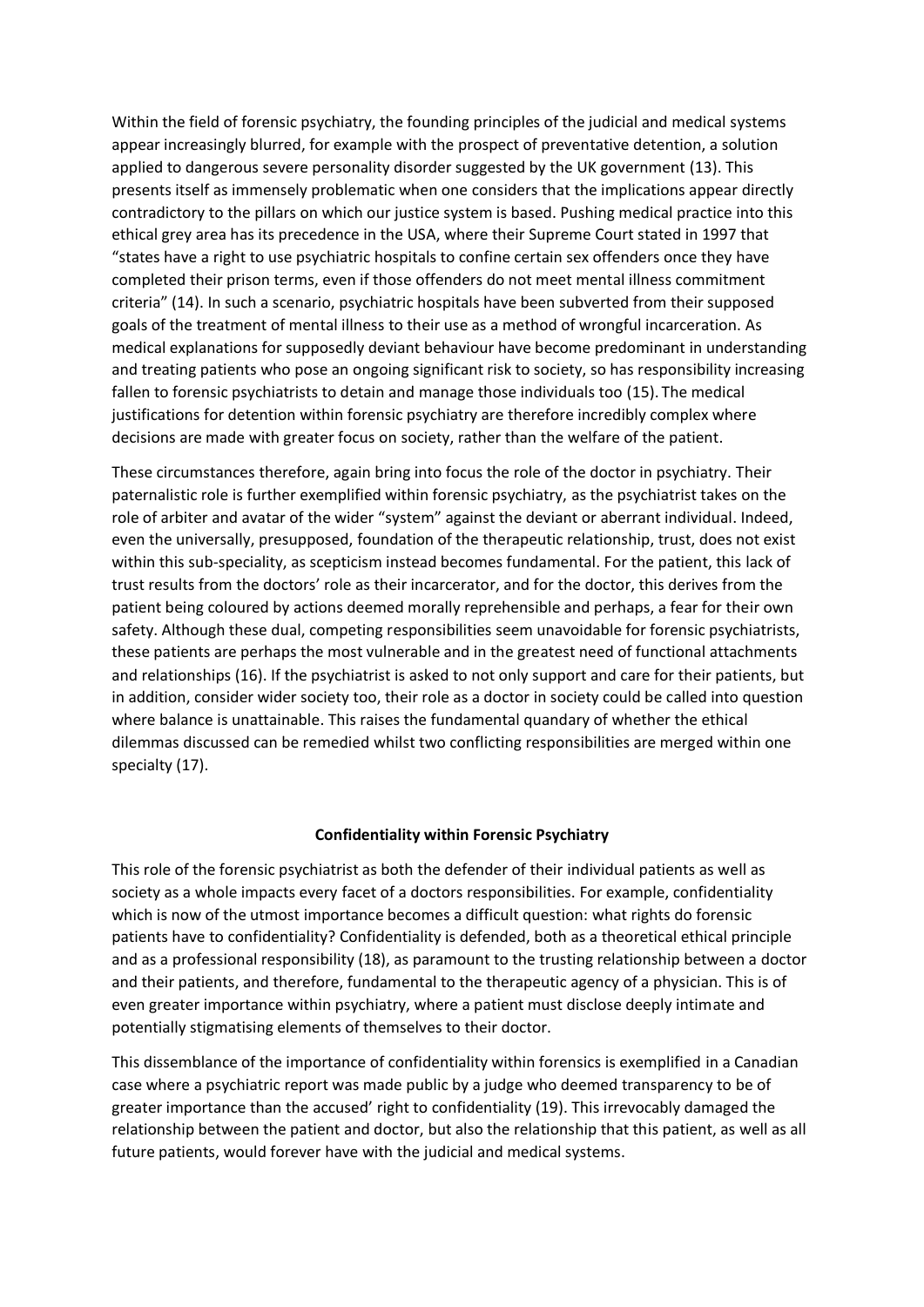Indeed, this case demonstrates that the most comprehensive and competent forensic psychiatrists can be of the greatest danger to the patients under their assessment. Under one definition, the greatest doctor is the one who can create the best rapport with their patient, gaining the most information, and therefore increasing the likelihood of a correct diagnosis and effective treatment. However, whilst out-with forensics this can be upheld, a better rapport within the judicial system is more likely to result in self-disclosure and even incrimination on the part of the patient, therefore resulting in a greater risk of incarceration, perhaps indefinitely. The assessment report in such a case, would not be in aid of their patient, but the courts and judicial system. Rather than upholding the paradigm of the medical profession: "first, do no harm" (20), the ethical root of the judicial system, truth, becomes foremost for forensic psychiatrists. Furthermore, the assessment reports forensic psychiatrists write do not deal only with ever changing medical terms of diagnosis and treatment but of problematic legal terms such as "insanity", which contribute to the ongoing stigmatisation and detriment of their patients (21).

The question of confidentiality is not only of interest to the doctor and their patient but of interest to politicians and the electorate, for the question ultimately comes down to the competing interests of patient and public welfare. Given that forensic psychiatrists are duty bound to over-ride their responsibility to their patients in order to protect the public, this proposes that public welfare is of higher importance compared with that of their patient, contrary to the traditional ethical principles of medicine.

#### **Psychiatry and the State**

The ultimate power for detention lies at the state level in mental health legislation, thereby enabling the potential for state manipulation into the definition and treatment of mental health patients. Through its governance in law, the final decisions about psychiatric patients therefore, lie not with doctors but with politicians and in democracy, the electorate. This is particularly prevalent within the field of forensic psychiatry which amasses huge media and public interest. Allowing politicians to control the treatment and detention of psychiatric patients with the most serious crimes explains the role of societal perception in their medical management. The first duty of care of a politician is not to the patient, but to serve society, and perhaps more pragmatically phrased, those within it that constitute their electorate.

The role of politics within forensic psychiatry can be traced back to its very inception, where even the specialty of psychiatry in general, was, in places adopted and utilised by the state for the purpose of policy making and treating prisoners. Therefore, in addition to the ethical differences between the roles of psychiatrists and other doctors, their origins are completely different. The role and place for the traditional doctor arose at the beginning of civilisation as a result of a basic need for medical care (22), while the development of psychiatry has historically emerged from a more abstract and contemporaneous need in the industrial, urban political community (23). Further to this, the modern social climate plays a huge role in psychiatric diagnoses and treatment which removes psychiatry to an even more acute degree from the traditional role of the doctor, which classically deals with illnesses with a clear organic basis. The lack of clear-cut boundaries and understanding of psychiatric illnesses leaves the speciality open for supposition, interpretation, and ultimately, abuse and manipulation.

For politicians, their ostensible duty is to serve society, based upon a civic, democratic understanding of public opinion. This duty, more often than not, assumes superiority to their duty to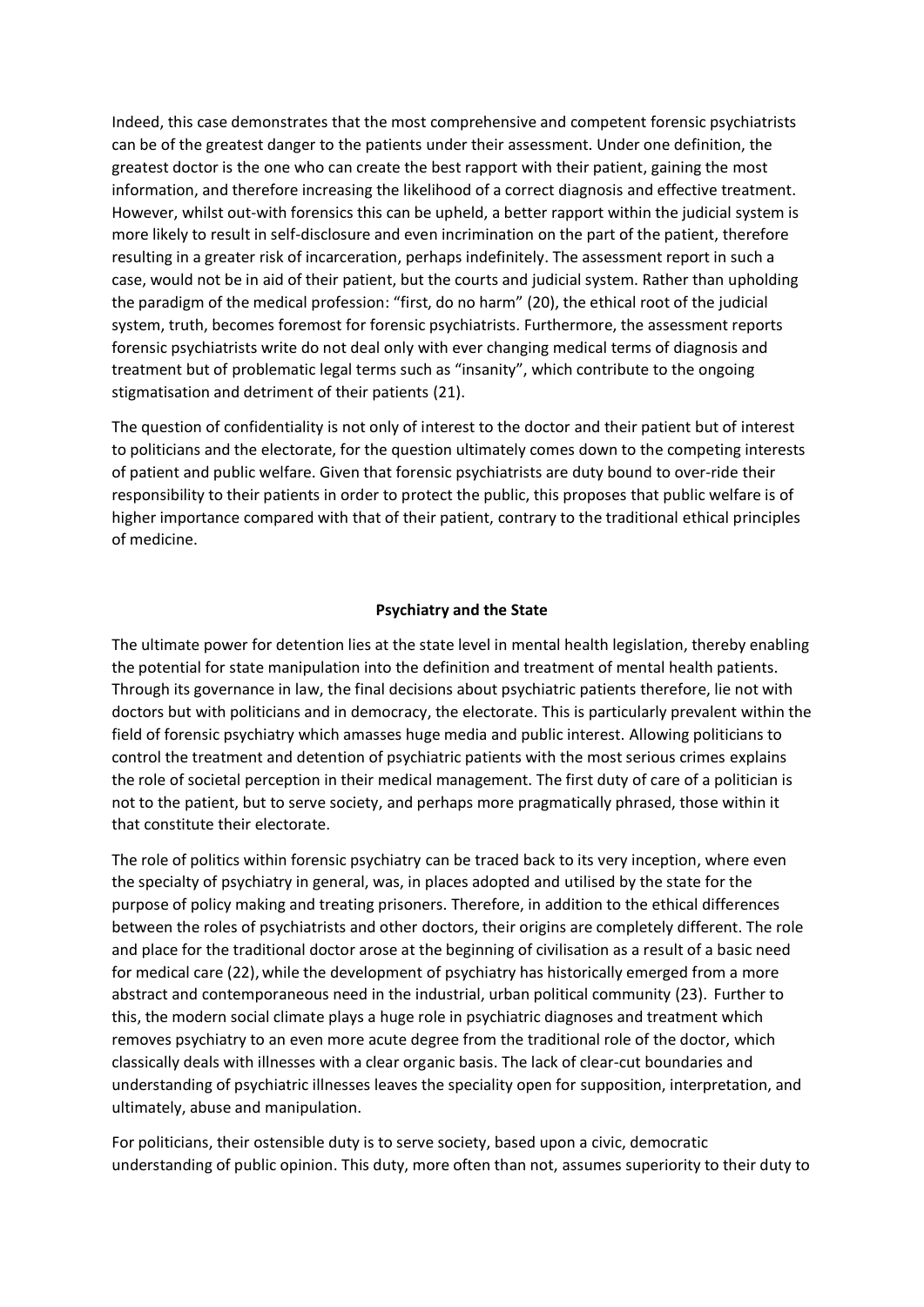an individual patient, whilst the perhaps self-serving nature of politics further obscures the reasons behind the detention and treatment of psychiatric patients. Therefore, if the treatment of forensic patients is not determined by the ethical principles underpinning the medical profession but rather the values of the general public and elected politicians, an understanding of the principles which underline public opinion is necessary to examine the treatment of these patients. First, it is important to consider where the fear of the mentally ill within the public stems from- often, from the perceived dangerousness of those afflicted by mental disorders. Indeed, this belief is the foundation of much of the current legislation and ethical decisions within psychiatry, with the principle "risk to self and/or others" being the grounding concept (6).

## **Public perception of Mental Illness**

A huge contributor to the perception of people with mental illness is the coverage given by the media where people with mental health problems have been both currently and historically treated as dangerous. A study from 1969 in Edinburgh revealed that a third of people thought that mentally ill persons were dangerous (24). This is most commonly explained by the perceived association between mental illness and violence. Despite the actual rarity of violence linked with mental illness, there is often massive sensationalising of such events by the media, creating the impression that violence is more prevalent than statistics would indicate. For example, a Health Education Authority examined media coverage concerning people with mental health problems and discovered that 46% involved violence, clearly fuelling a raft of misguided conceptions surrounding mental illness (25). The media are fascinated by, and convinced of the selling power of, the exciting, terrifying prospect of the violent, deranged misfit, and often do so by creating stereotypes of mental illness; exaggerating symptoms and the fear surrounding the event. These stereotypes over time lead to great, almost irrevocable stigmatisation of those with a mental disorder, as many people have no real personal experience to challenge media coverage. As previously discussed, the significance of public opinion in mental health is partly through its resultant legislative agenda, but Monahan and Arnold describe the wider, and more abstract impact of such perceptions in the "informal responses and modes of interacting" (26) with those perceived as having a mental illness.

The story-telling aspect of media coverage surrounding mental health does not only concern the individual with mental illness, but also health professionals involved in their care. The typical story that is portrayed in the media often describes a scenario that implicates the health care professionals or law-makers for inadequate controls to prevent the violence perpetrated by those with mental health conditions. This is often the result of "a commonly held belief that mental health professionals have an expertise in predicating and managing dangerousness contrary to the empirical studies" (27). This may create an environment where health care professionals and politicians are overly restrictive and cautious in their management of persons at risk of violence in their care.

Despite this, it would be a mistake to place sole blame on the media for the knowledge of mental illness in society, as often, the media is simply reflecting current public opinion within their narratives. Holding the media solely accountable for the current understanding of mental health and violence also suggests that we as individuals and members of society are not responsible for changing such attitudes. One of the difficulties faced within forensic psychiatry is that the risks of violence that health care professionals find acceptable in their patients' may be different to the level of risk that the general public find acceptable. There is no correct objective level of risk, therefore, the difference in opinions between the public and professionals may simply be a difference in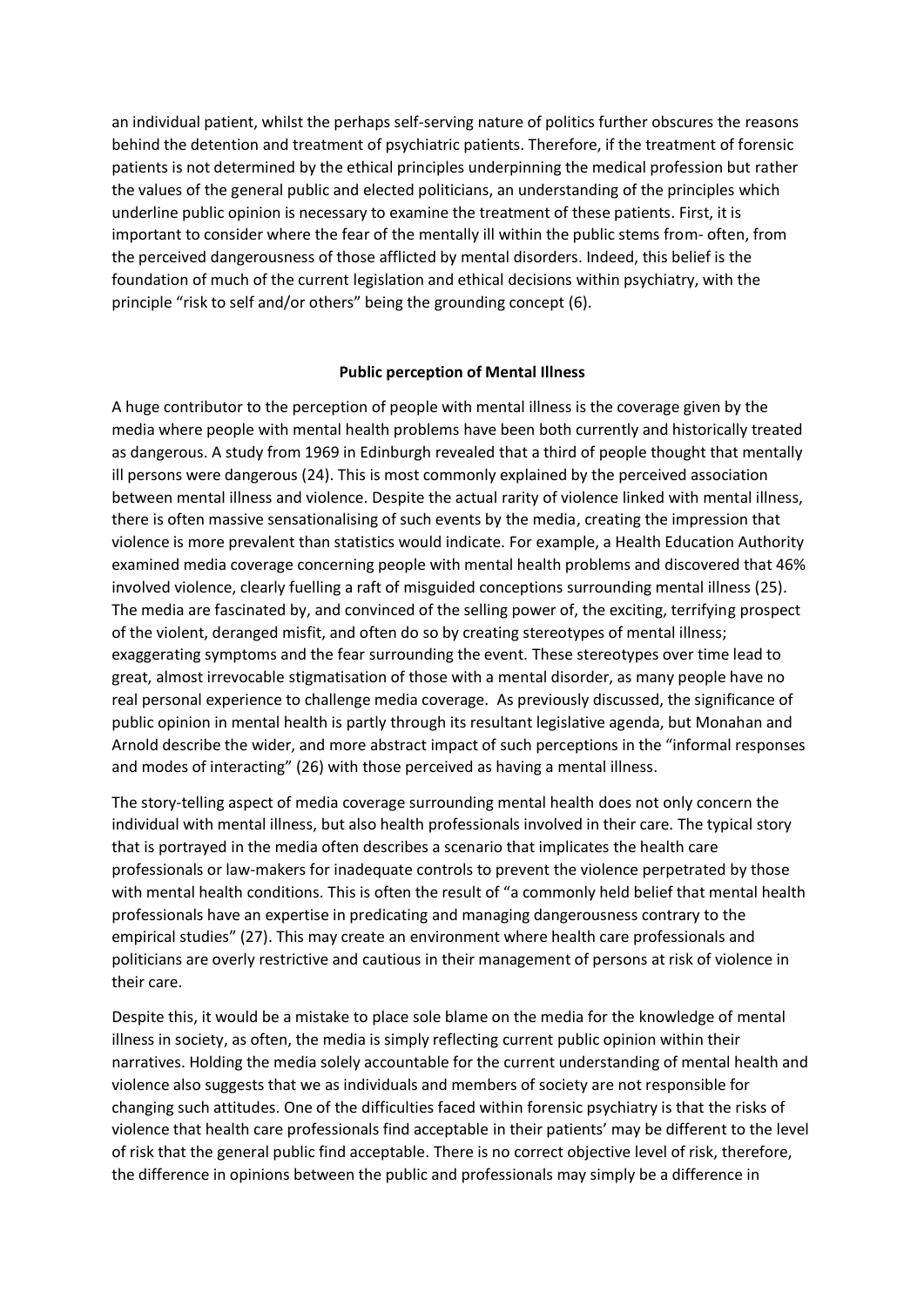values. However, if those values are based on misguided information, then it should be a responsibility for professionals to change those perceptions so that society can make informed decisions about the care of the mentally ill (28). This responsibility is brought to the fore by asking if it is ethical that patients are treated based on the stigma found within the general populace rather than the ethical principles of medicine, a discipline founded by great philosophical debate? Furthermore, does every person, regardless of their crime, not deserve treatment that is protected from the scientifically and ethically disinterested personal ambitions of politicians?

In addition to the ethical questions that are posed by political control of psychiatric patients, the risks that the political control of psychiatry poses have been horrifically played out throughout history, through politicians abusing those powers for political gain.

#### **Political Abuse of Psychiatry**

The Global Initiative on Psychiatry states that "political abuse of psychiatry refers to the misuse of psychiatric diagnosis, treatment and detention for the purposes of obstructing the fundamental human rights of certain individuals and groups in a given society" (29). It is often difficult to elucidate the division between political abuse of psychiatry and simple misuse of psychiatry, particularly in recent times, as cases are often complex and government involvement is less obvious than previously. Political abuse of psychiatry appears to be a simple matter; the use of medical practice for the intention of the oppression of citizens. In a clear scenario of political abuse, it is fairly simple and indeed, is universally deplored, along with other human rights atrocities explaining why regimes often attempt to hide their abuses (30). However, the definition of political abuse is difficult particularly due to the place that culture plays in the specialty. There is no universally accepted classification for psychiatric illness and understanding of illness differs across different societies. This is evident currently in the differences between the two main classification systems of psychiatric disease found in Europe and the United States despite much shared intercontinental culture and understanding. In an even wider setting, there are those, such as Szasz, who describe mental illnesses as "human problems", broadly denying their very existence (15). The presence of psychiatric illness is the keystone upholding mental health legislation, maintaining the narrow bridge between psychiatric treatment and wrongful incarceration. For example, although incarceration for religious or political beliefs is illegal in many countries, if a mental illness manifests itself through the expression of religious or political beliefs, treatment may be justified. This is a relatively common but complicated picture, and if there is difficulty in assessing what constitutes a mental illness and therefore the foundation of our mental health acts, the assumption of beneficence can no longer be guaranteed. Therefore, there is the potential for well-meaning psychiatrists to perpetrate political abuse using their understanding of psychiatric illness within oppressive societies.

#### **The History of Political Abuse of Psychiatry**

Political abuse of psychiatry became an increasingly important issue in the 20<sup>th</sup> century, mainly due to the actions of the Soviet Union in dealing with political dissidents. The ability of the state to manipulate the diagnostic criteria of psychiatric illness is exemplified during this period with the advent of "sluggish schizophrenia". This diagnosis was created by the Moscow School of Psychiatry, in collaboration with the KGB, to be used for individuals unhappy with the political regime. However, the abuse of psychiatry is not confined to the Soviet Union, and is seen across other authoritarian regimes, particularly the socialist-oriented. This may be explained by the disparity between the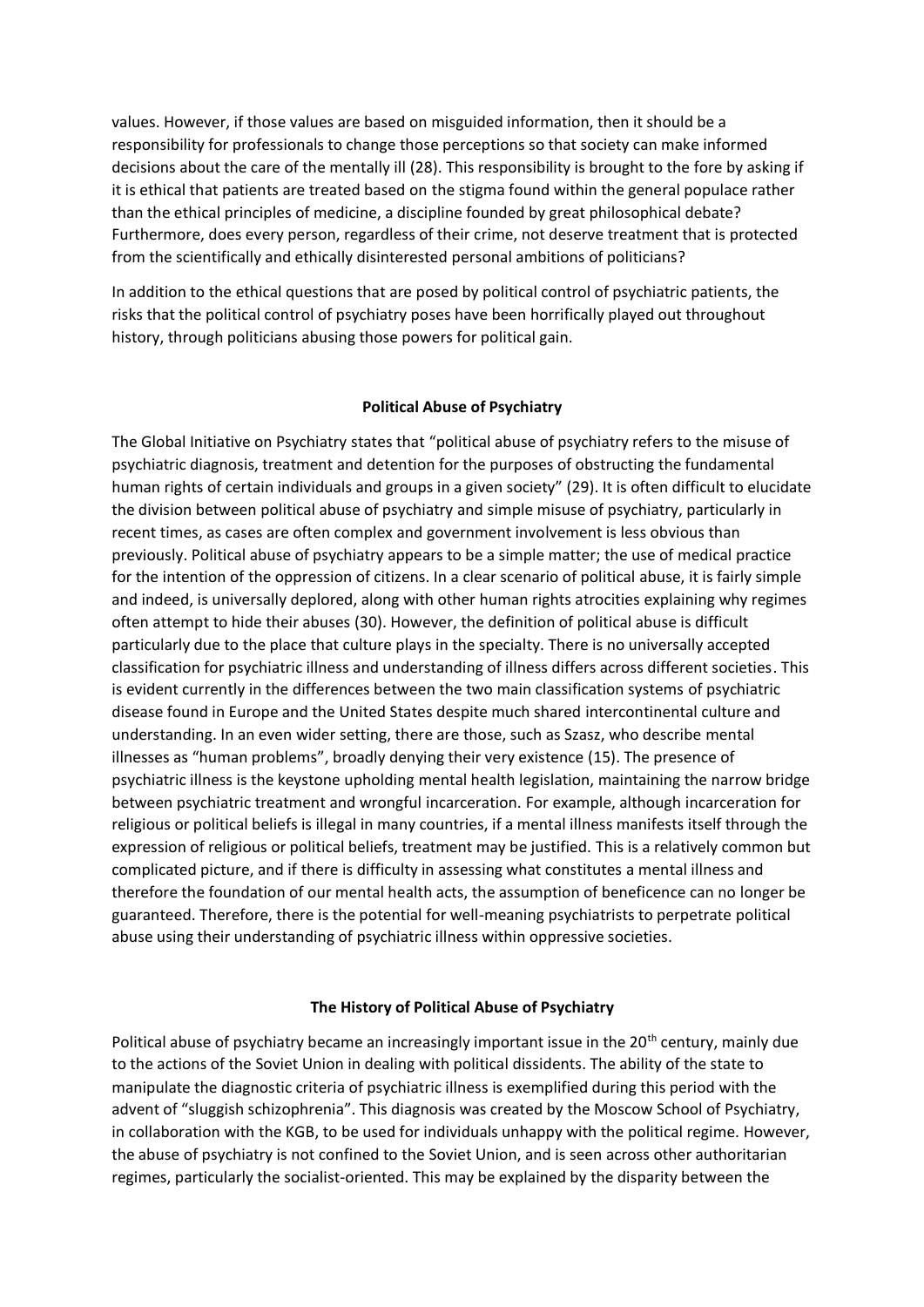perceived utopian society created under Socialism and unhappiness in their citizens. Unhappiness in such a utopia, therefore, could only be due to mental illness. Although the creation of sluggish schizophrenia was most likely by the Soviet government, the disease is thought to have been accepted by most psychiatrists in Russia at the time, as it explained the seemingly illogical actions of political dissidents. Sluggish schizophrenia incorporated even persons with mild symptoms and normal social functioning into its confines. Political ideas of societal reform were refashioned into paranoid symptoms and grandiose delusions. This enabled potential trouble-makers to be incarcerated in psychiatric hospitals before festivals in Communist Russia and Romania to avoid political embarrassment (30), perhaps akin to the removal of the homeless in Windsor before a royal wedding (31).

More recently in Russia there has been much debate surrounding homosexuality, with resultant legislation being enacted to criminalise support for such relationships. This legislation is supported by much of the Russian population; a poll in 2014 by the Pew Research Centre discovered that almost 75% of the populace supported the ostracization of homosexuality (32). In fact, homosexuality remained classified as a mental disorder until 1999 in Russia and the removal of its medical status reflected changing societal attitudes, further cementing the position of culture in psychiatric diagnosis. Recent political action against homosexuality by Putin suggests an attempt to reclassify it as such, reminiscent of Soviet Russia's use of psychiatry to demonise non-traditional behaviours and dissident attitudes (33).

Although Soviet Russia is often taken as the prime example of political abuse of psychiatry and certainly gained the greatest attention, political abuse of the speciality began with the birth of psychiatry itself. Asylums were originally a method of relocating and incarcerating those deemed "deviant" for their behaviour or morality, such that prostitutes or orphans were almost as likely to be shoved away there as someone truly suffering in a contemporary sense (34). Slaves who escaped from plantations were thought to possess "drapetomania", a condition which neatly accounted for why an "inferior" black individual would abandon the "civilising" effects of Western society (35). The government of the Third Reich employed scientists to scientifically prove the mental inferiority of Jewish citizens, thereby justifying eugenic policies (36). Medicalisation of deviance has been used throughout the ages by the ruling classes to perpetrate injustices (30). It is therefore imperative that psychiatric illness and treatment is rooted in a clear evidence base without interference of political ideas.

## **Current Abuse of Psychiatry**

It is easy, in the Western world to pretend that the political abuses of psychiatry that have taken place in recent years in the People's Republic of China and in Russia, play no part in the current superficially ethical practice in the UK or the US. For example, in the United States, a much sharper scrutiny has been placed at the role that detainees' health information has played in interrogation practices at the infamous Guantanamo Bay (GTMO). There are suggestions it is used by interrogators to carry out what has been described by the International Committee of the Red Cross as "cruel and inhuman treatment, even torture". The US Military had consistently denied that health information was used in Guantanamo Bay, and indeed a 2005 inquiry concluded that "access to medical information was carefully controlled at GTMO" (37). However, further inquiries deduced that health information was routinely accessible to personnel responsible for inventing and implementing interrogations at GTMO. Indeed, health information was not only used by interrogators to manipulate detainees but health professionals such as psychiatrists were also involved in creating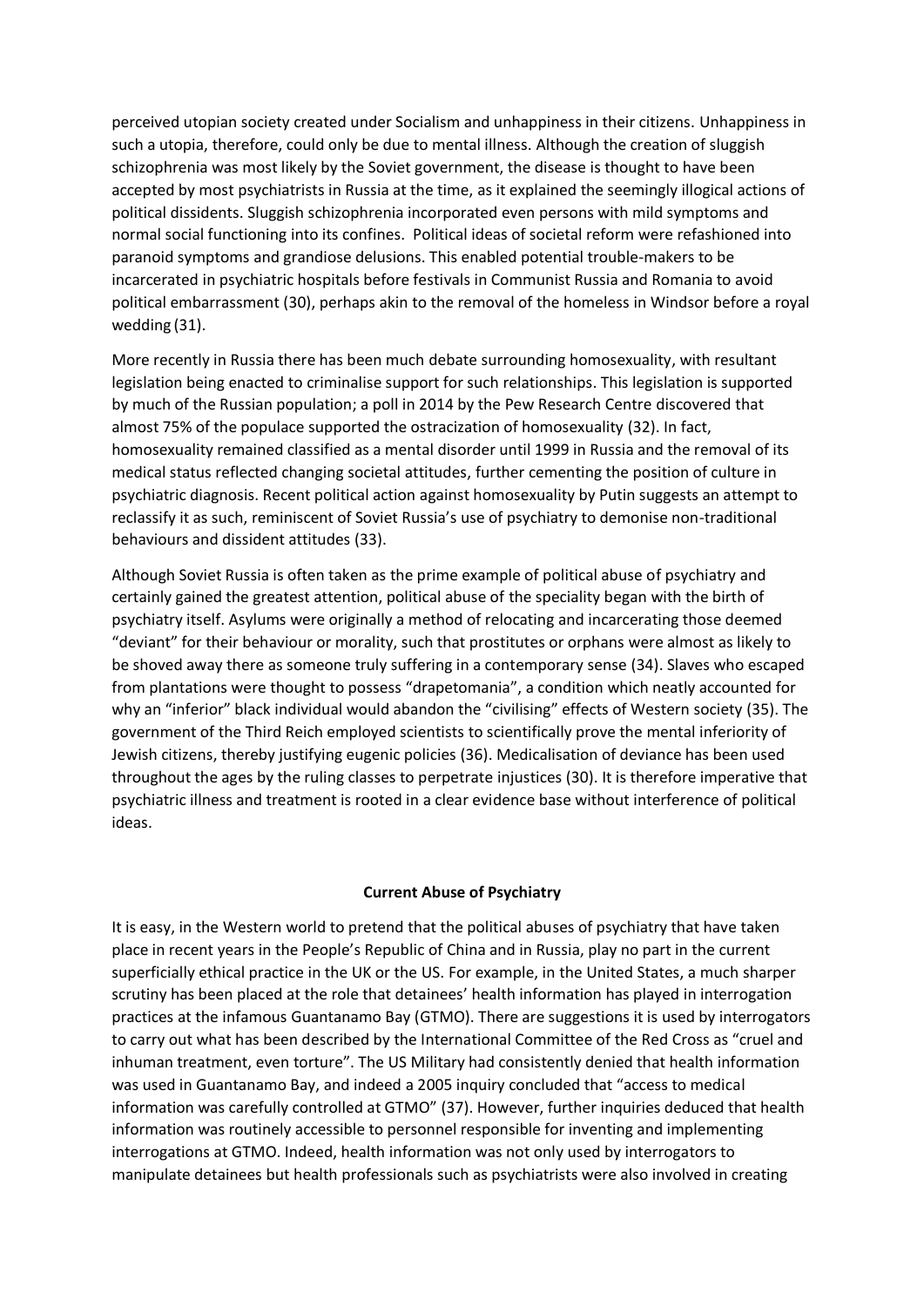conditions of extreme stress for detainees to extract intelligence. A US policy statement confirmed these findings by stating that communications from "enemy persons under US control...are not confidential" (38). The statement illustrates the perceived responsibilities of medical professionals to disclose all information about detainees to United States personnel, with the only limit on their role in intelligence being that they cannot act as interrogators. It requires that medical personnel provide information, not only on request, but actively provide any that may be perceived to be relevant. This results in doctors becoming responsible for reporting sensitive information, breaching confidentiality, to an unlimited number of non-essential third parties (39).

As demonstrated in the case of Guantanamo Bay, the idealised role of the Western medical professional as healer appears much changed by its inclusion into the network of military and intelligence structures. Rather than providing treatment to an incarcerated patient, the physician assists and improves the methods of interrogation and torture, disregarding all of the ethical principles a doctor is required to uphold. Further to the disregard to the ethical and legal responsibilities of medical professionals in the United States itself, this is in complete disregard to the Geneva Convention, the core of international humanitarian law. The Geneva Convention states that medical professionals "shall not be compelled to perform acts or to carry out work contrary to the rules of medical ethics" (40). Although confidentiality is not an absolute within any area of medicine, it forms the bedrock of all medical practice and as such, should not be violated except by great need. Systemic abandon of confidentiality for the development of interrogation methods, which are themselves, illegal and atrocious human rights violations, does not qualify as great need. Furthermore, the contempt shown by the US Military for the human rights of its detainees as well as the medical profession may pose a much greater danger to the United States and its citizens than the potential intelligence gathered by such methods (39).

The horrors that occurred during the Soviet Union's political abuse of psychiatry resulted in psychiatrists across the globe examining their current understanding of medical ethics and how that applied to their specialty. The first evidence of such a movement was in the creation of the Declaration of Hawaii which defined the responsibilities of all physicians and an ethical code of practice (41). However, this is an ongoing process and forensic psychiatry in particular remains what has been described as a "moral minefield" (16). It is a speciality that is unique in its public attention and particularly emotive subject matter. We need to continue to be aware of political abuse of psychiatry as it becomes increasingly guised and hidden behind cloaks of bureaucracy to ensure that the treatment we give to the mentally ill is without bias and upholds the ethical principles of medicine. The ultimate roots of psychiatric abuse, with the repression of political and religious dissidents being the most obvious mark of distorted psychiatric care, reflect an understanding of psychiatric illness which encompasses all nonconformist thinking. Political abuse of psychiatry is at its base, a use of social power to dampen thinking at odds with societal norms. However, the impossible intricacies of separating mental illness from societal influence is evident currently even within relatively uncontroversial psychiatric treatment, such as in the management of suicidal thoughts, which is regarded in the majority of cases as a result of mental illness. However, suicidal thoughts are seen by some as the ultimate expression of personal liberty (15). Therefore, if suicide becomes not a symptom of illness, as considered by societal norms, but an expression of personal liberty, psychiatric treatment of such thoughts becomes difficult to justify.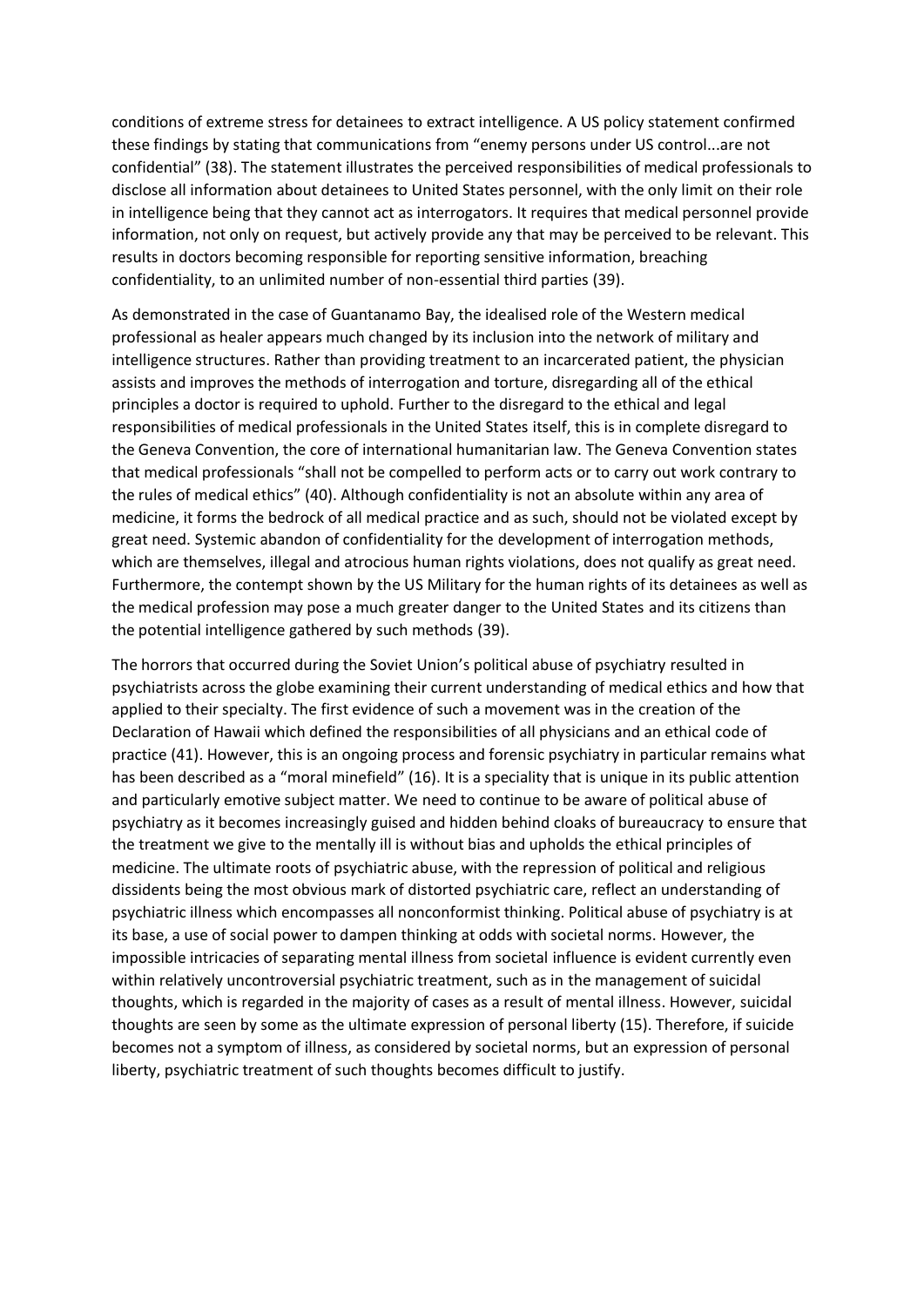## **Conclusion**

Psychiatric illness remains difficult to define, ultimately leaving the speciality open to interpretation and abuse. As research continues to develop within the field, and a widening, more holistic discourse emerges around the specialty, it seems possible that a more in-depth understanding of mental health will occur- one with clearer definitions of illness and a smaller scope for manipulation. Whilst this body of knowledge grows, psychiatrists themselves should ensure that that their work is not coloured by cultural or ideological beliefs, or dictated by political demands, and is instead fully backed by defined ethical principles and a system of well-rounded empirical evidence.

## **Word Count: 4824**

# **Bibliography**

- 1- Arboleda-Florez, J. (2006). Forensic psychiatry: contemporary scope, challenges and controversies. *World Psychiatry*, 5(2), pp.87-91.
- 2- Beauchamp, T. (2003). Methods and principles in biomedical ethics. *Journal of Medical Ethics*, 29(5), pp.269-274.
- 3- General Medical Council. (2013). *Good Medical Practice*. [online]. Available at: [https://www.gmc-uk.org/ethical-guidance/ethical-guidance-for-doctors/good-medical](https://www.gmc-uk.org/ethical-guidance/ethical-guidance-for-doctors/good-medical-practice)[practice](https://www.gmc-uk.org/ethical-guidance/ethical-guidance-for-doctors/good-medical-practice) [Accessed 30 May 2020].
- 4- McMillan, J. (2003). Dangerousness, mental disorder, and responsibility. *Journal of Medical Ethics*, 29(4), pp.232-235.
- 5- Owen, G., Freyenhagen, F., Richardson, G. and Hotopf, M. (2009). Mental Capacity and Decisional Autonomy: An Interdisciplinary Challenge. *Inquiry*, 52(1), pp.79-107.
- 6- Scottish Government. (2003). Mental Health (Care and Treatment) (Scotland) Act 2003. [online] Available at: https://www.legislation.gov.uk/asp/2003/13/contents [Accessed 30 May 2020].
- 7- Large, M., Ryan, C., Nielssen, O. and Hayes, R. (2008). The danger of dangerousness: why we must remove the dangerousness criterion from our mental health acts. *Journal of Medical Ethics*, 34(12), pp.877-881.
- 8- David, A. S. (1990). Insight and psychosis. *The British Journal of Psychiatry, 156,* 798–808.
- 9- Tan J, Stewart A, Fitzpatrick R, Hope R. (2007). Competence to Make Treatment Decisions in Anorexia Nervosa: Thinking Processes and Values. *Philosophy, Psychiatry, & Psychology,*  13(4):267-282.
- 10- Okai D, Owen G, McGuire H, Singh S, Churchill R, Hotopf M. (2007). Mental capacity in psychiatric patients. *British Journal of Psychiatry*, 191(4):291-297.
- 11- Vignieri, S. (2016). Innocent until proven guilty. *Science*, 351(6277), pp.1039-1040.
- 12- Kanger, H. (1984). *Human rights in the U.N. declaration*. Uppsala: Academia Ubsaliensis.
- 13- White, S. (2002). Preventive detention must be resisted by the medical profession. *Journal of Medical Ethics*, 28(2), pp.95-98.
- 14- Kansas v. Hendricks, 521 U.S. 346 (1997). [online]. Available at: <https://supreme.justia.com/cases/federal/us/521/346/> [Accessed 15 July 2020].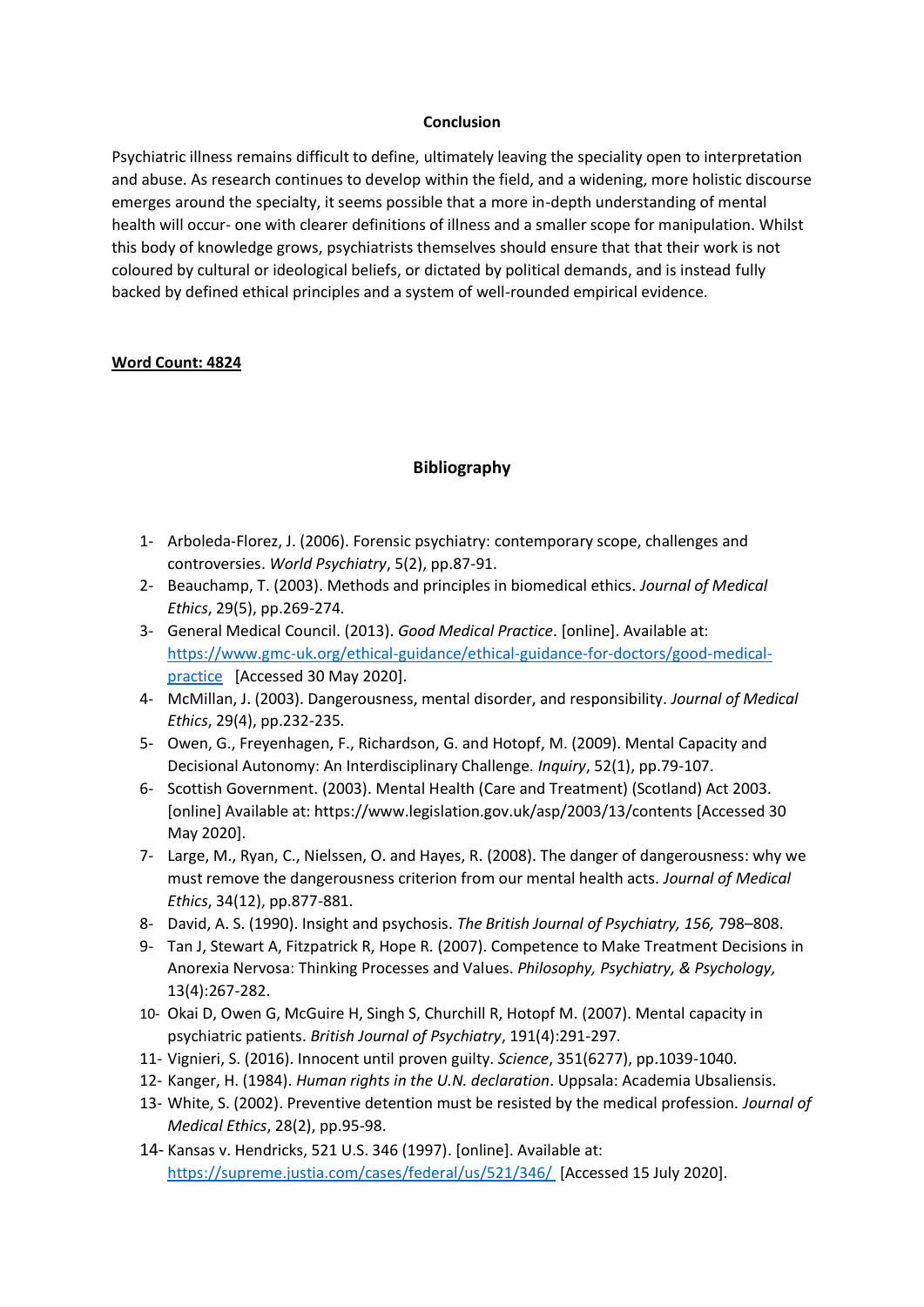- 15- Szasz, T. (2003). Psychiatry and the control of dangerousness: on the apotropaic function of the term "mental illness." *Journal of Medical Ethics*, 29(4), pp.227-230.
- 16- Austin, W., Goble, E. and Kelecevic, J. (2009). The ethics of forensic psychiatry: moving beyond principles to a relational ethics approach. *Journal of Forensic Psychiatry & Psychology*, 20(6), pp.835-850.
- 17- Adshead, G. and Sarkar, S. (2005). Justice and welfare: two ethical paradigms in forensic psychiatry. *Australian and New Zealand Journal of Psychiatry*, 39(11-12), pp.1011-1017.
- 18- General Medical Council. (2013). *Confidentiality*. [online] Available at: [https://www.gmc](https://www.gmc-uk.org/ethical-guidance/ethical-guidance-for-doctors/confidentiality)[uk.org/ethical-guidance/ethical-guidance-for-doctors/confidentiality](https://www.gmc-uk.org/ethical-guidance/ethical-guidance-for-doctors/confidentiality) [Accessed 30 May 2020].
- 19- O'Shaughnessy R, Glancy G, Bradford J. (1997) Canadian Landmark Case, Smith v. Jones, Supreme Court of Canada: Confidentiality and Privilege Suffer Another Blow. *J Am Acad Psychiatry Law*, 27(4).
- 20- Luxford K. (2006). 'First, do no harm': shifting the paradigm towards a culture of health. *Patient Experience Journal*, 3(2):5-8.
- 21- Gutheil, T. (2004). Forensic Psychiatry as a Specialty. *Psychiatric Times*, 21(7). [online]. Available at: http://www.psychiatrictimes.com/forensic-psychiatry/forensic-psychiatryspecialty [Accessed 30 May 2020].
- 22- Hartley, L. and Nichol, J. (1996). *History of medicine*. Cheltenham: Stanley Thornes.
- 23- Shorter, E. (1997). *A History of Psychiatry*. John Wiley and Sons, Inc.
- 24- Maclean U. (1969). Community attitudes to mental illness in Edinburgh. *Journal of Epidemiology & Community Health*, 23(1):45-52.
- 25- Nawková L, Nawka A, Adámková T, Rukavina T, Holcnerová P, Kuzman M. (2012). The Picture of Mental Health/Illness in the Printed Media in Three Central European Countries. *Journal of Health Communication*, 17(1):22-40.
- 26- Monahan, J., & Arnold, J. (1996). Violence by people with mental illness: A consensus statement by advocates and researchers. *Psychiatric Rehabilitation Journal, 19*(4), 67–70.
- 27- Mason T. (1998) Tarasoff liability: its impact for working with patients who threaten others. *International Journal of Nursing Studies* **35**, 109– 114.
- 28- Stark, C., Paterson, B. and Devlin, B. (2004). Newspaper coverage of a violent assault by a mentally ill person*. Journal of Psychiatric and Mental Health Nursing*, 11(6), pp.635-643.
- 29- Van Voren, R. (2009). Political Abuse of Psychiatry--An Historical Overview. *Schizophrenia Bulletin*, 36(1), pp.33-35.
- 30- Bonnie, R. (2002). Political Abuse of Psychiatry in the Soviet Union and in China: Complexities and Controversies. *SSRN Electronic Journal*.
- 31- Nugent, C. (2018). Police in Windsor Are Seizing Homeless People's Belongings Before the Royal Wedding. [online] Time. Available at: http://time.com/5279252/windsor-homelessroyal-wedding/ [Accessed 30 May 2020].
- 32- Reilly K. (2013). Russia's Anti-gay Laws in Line with Public's Views on Homosexuality. *Pew Research Center*.
- 33- Bartholomew, R. (2014). Beware the medicalisation of deviance in Russia: remembering the lessons of history. *Journal of the Royal Society of Medicine*, 107(5), pp.176-177.
- 34- Lieberman J. (2015). *Shrinks: The Untold Story of Psychiatry*. Weidenfeld & Nicolson.
- 35- Myers II, B. (2014). "*Drapetomania"- Rebellion, Defiance and Free Black Insanity in the Antebellum United States*. Los Angeles. University of California.
- 36- Strous, R. (2006). Hitler's Psychiatrists: Healers and Researchers Turned Executioners and Its Relevance Today. *Harvard Review of Psychiatry*. 14(1):30-37.